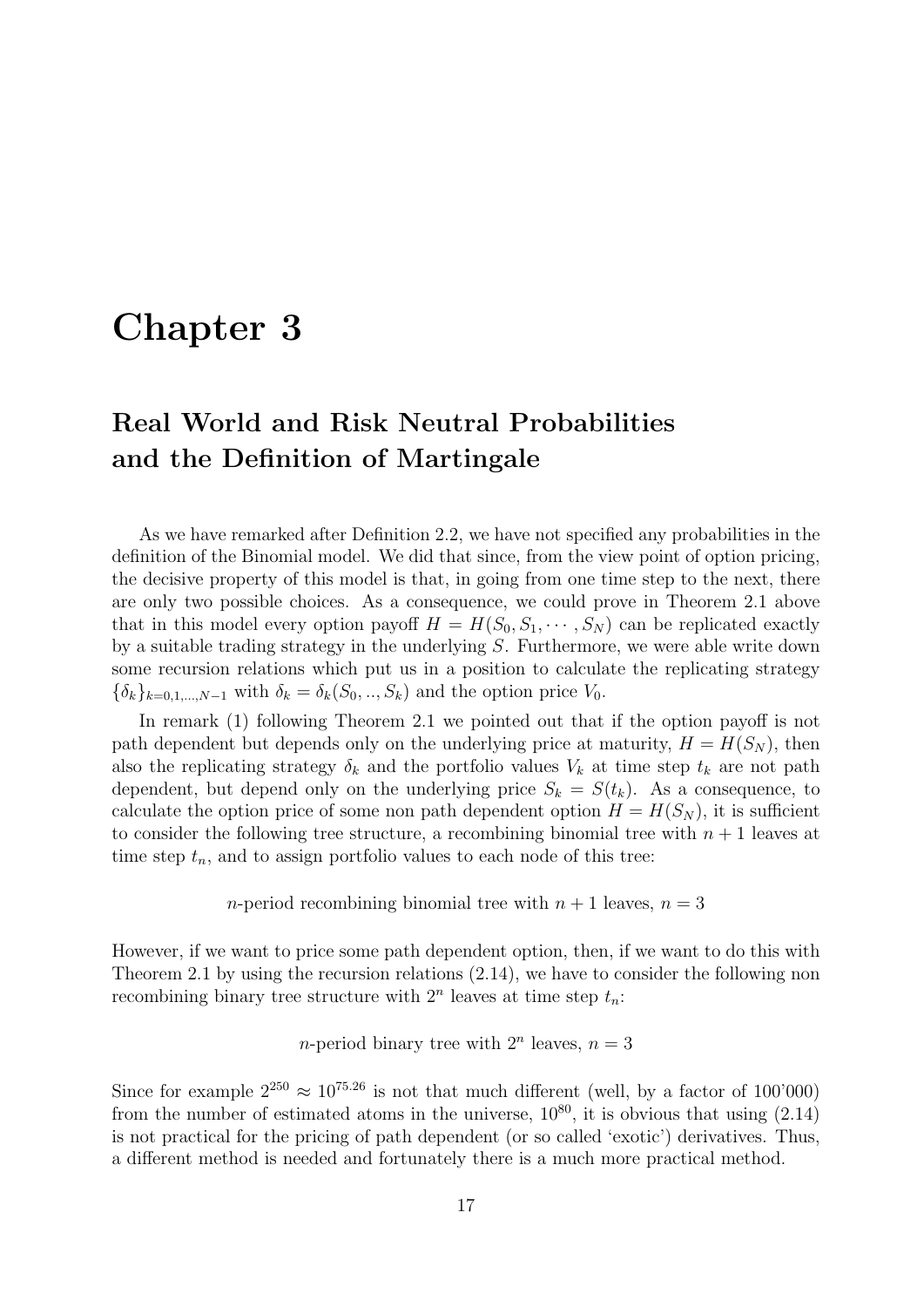#### Risk Neutral Probabilities

We go back to Definition 2.2 and introduce some probabilities. That is, we write

$$
S_k = S_{k-1} \times \begin{cases} (1 + \text{ret}_{\text{up}}) & \text{with some probability } p \\ (1 + \text{ret}_{\text{down}}) & \text{with probability } 1 - p \end{cases}
$$
(3.1)

thereby making the price process  $\{S_k\}_{k=0}^N$  to a stochastic process. We know already that option prices do not depend on p. Now we use that fact to make a special choice for p which will allow us to calculate option prices, also for path dependent options, in a practical and efficient way. From Theorem 2.1 we know that payoff replication is possible. For zero interest rates, we have (the general case  $r > 0$  will be considered below)

$$
H(S_0, S_1, ..., S_N) = V_0 + \sum_{k=1}^{N} \delta_{k-1}(S_0, ..., S_{k-1}) \times (S_k - S_{k-1})
$$
(3.2)

and  $V_0$ , the money which is needed to set up the replicating strategy, is the option price, the theoretical fair value of  $H$ . Let us introduce the following notation: For any function  $f = f(S_0, S_1, ..., S_N)$  of the price process  $\{S_k\}_{k=0}^N$  we introduce, for time  $t_k$ , a so called conditional expectation

$$
\mathsf{E}\big[\,f(S_0, S_1, \ldots, S_N) \,|\, \{S_j\}_{j=0}^k\,\big] \tag{3.3}
$$

by considering the time point  $t_k$  as the actual present time such that  $S_k, S_{k-1}, \ldots, S_0$ are actually known but the prices  $S_{k+1}, S_{k+2}, ..., S_N$  are unknown since they are still in the future. That is, the  $S_0, ..., S_k$  are deterministic quantities given by some realization of returns ret<sub>up</sub>, ret<sub>down</sub>, ret<sub>down</sub>, ..., ret<sub>up</sub> (k returns have realized), but the  $S_{k+1}, S_{k+2}, ..., S_N$ are still random, stochastic quantities since the future returns haven't realized yet. To illustrate the concept, let us calculate the conditional expectation

$$
\mathsf{E}\big[\,S_{k+1}\,|\,\{S_j\}_{j=0}^k\,\big]\tag{3.4}
$$

According to (3.1) we have

$$
S_{k+1} = S_k \times (1 + \text{ret}_{k+1}) \tag{3.5}
$$

with

$$
retk+1 = \begin{cases} retup & with probability p \\ retdown & with probability 1 - p \end{cases}
$$
 (3.6)

Thus,

$$
\mathsf{E}\big[S_{k+1} | \{S_j\}_{j=0}^k\big] = \mathsf{E}\big[S_k \times (1 + \text{ret}_{k+1}) | \{S_j\}_{j=0}^k\big]
$$
  
\n
$$
= S_k \times \mathsf{E}\big[1 + \text{ret}_{k+1} | \{S_j\}_{j=0}^k\big]
$$
  
\n
$$
= S_k \times \left(1 + \mathsf{E}\big[\text{ret}_{k+1} | \{S_j\}_{j=0}^k\big]\right)
$$
  
\n
$$
= S_k \times \left(1 + \text{ret}_{\text{up}} \cdot p + \text{ret}_{\text{down}} \cdot (1 - p)\right) \tag{3.7}
$$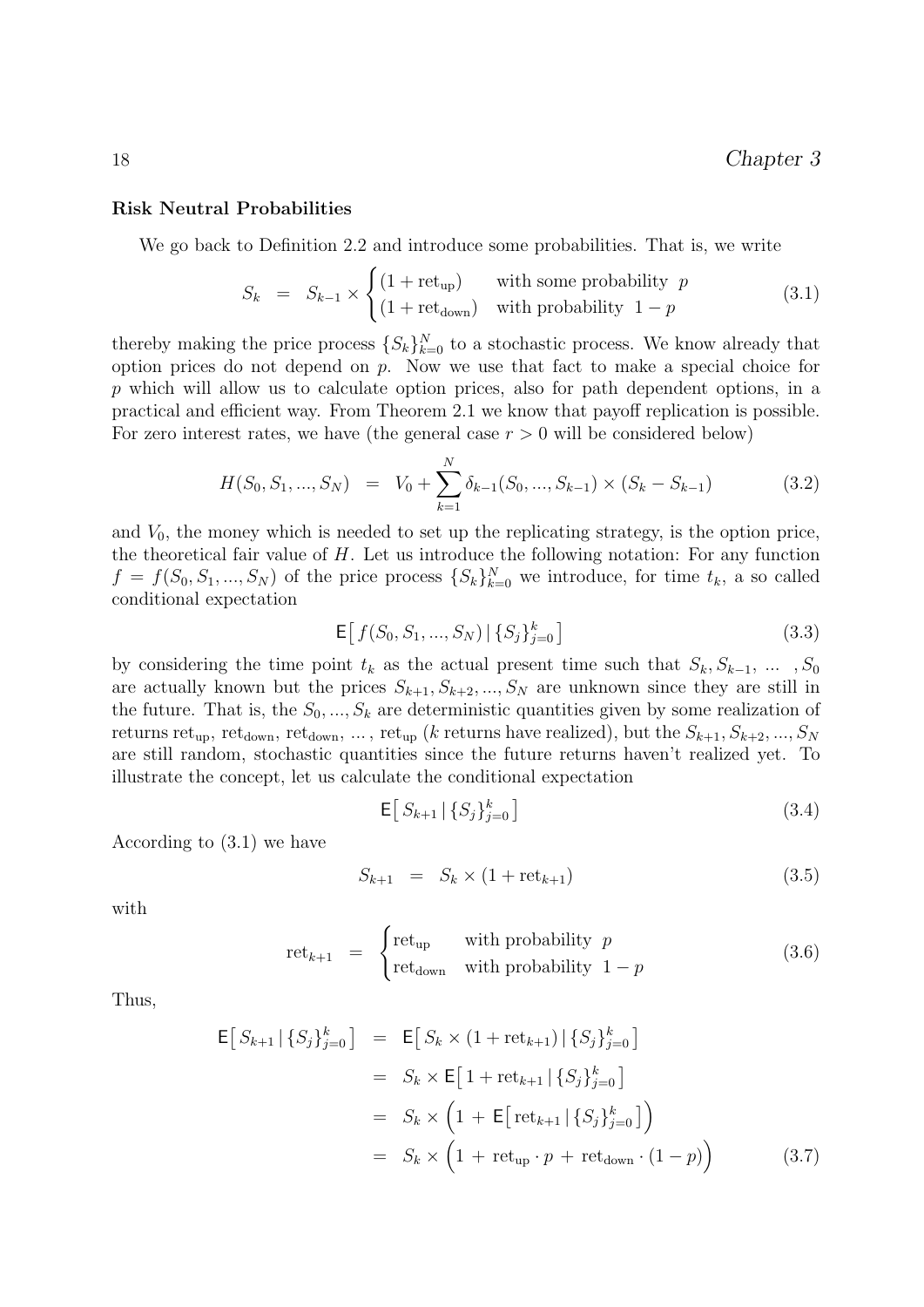The choice of p which makes the conditional expectation  $(3.7)$  equal to  $S_k$ 

$$
\mathsf{E}\big[\,S_{k+1}\,|\,\{S_j\}_{j=0}^k\,\big]\quad\stackrel{!}{=}\quad S_k\tag{3.8}
$$

is called the risk neutral probability (in case of zero interest rates). A stochastic process which fulfills equation  $(3.8)$  for all k is called a martingale. For zero interest rates, this risk neutral probability is obtained through

$$
S_k \times (1 + \text{ret}_{\text{up}}p + \text{ret}_{\text{down}}(1 - p)) \stackrel{!}{=} S_k
$$
  
\n
$$
\Leftrightarrow \text{ret}_{\text{up}}p + \text{ret}_{\text{down}}(1 - p) = 0
$$
  
\n
$$
\Leftrightarrow (\text{ret}_{\text{up}} - \text{ret}_{\text{down}})p = -\text{ret}_{\text{down}}
$$

which gives

$$
p = \frac{-\text{ret}_{\text{down}}}{\text{ret}_{\text{up}} - \text{ret}_{\text{down}}} =: p_{\text{risk neutral}} \tag{3.9}
$$

Apparently the down return ret<sub>down</sub> has to be a negative number to obtain a meaningful p. Now let us fix p to this value  $(3.9)$  and to be more explicit we will use the notation  $E = E_{rn}$ , 'rn' for 'risk neutral', to indicate that we are calculating expectation values using the risk neutral probability (3.9). The importance of this definition is due to the following important calculation:

$$
V_0 = \mathsf{E}_{\rm rn}[V_0] = \mathsf{E}_{\rm rn}[V_0|S_0]
$$
  
\n
$$
= \mathsf{E}_{\rm rn}\left[H(S_0, S_1, ..., S_N) - \sum_{k=1}^N \delta_{k-1}(S_0, ..., S_{k-1}) \times (S_k - S_{k-1}) \Big| S_0\right]
$$
  
\n
$$
= \mathsf{E}_{\rm rn}\left[H(S_0, S_1, ..., S_N)\right] - \sum_{k=1}^N \mathsf{E}_{\rm rn}\left[\delta_{k-1}(S_0, ..., S_{k-1}) \times (S_k - S_{k-1}) \Big| S_0\right] \quad (3.10)
$$

The expectations in the sum on the right hand side of (3.10) can be calculated as follows:

$$
\mathsf{E}_{\rm rn} \Big[ \delta_{k-1}(S_0, ..., S_{k-1}) \times (S_k - S_{k-1}) \Big| S_0 \Big] =
$$
\n
$$
= \mathsf{E}_{\rm rn} \Big[ \underbrace{\mathsf{E}_{\rm rn} \Big[ \delta_{k-1}(S_0, ..., S_{k-1}) \times (S_k - S_{k-1}) \Big| \{S_j\}_{j=0}^{k-1} \Big]}_{\text{in this expectation all } S_1, ..., S_{k-1} \text{ are constant}}
$$
\n
$$
= \mathsf{E}_{\rm rn} \Big[ \delta_{k-1}(S_0, ..., S_{k-1}) \times \mathsf{E}_{\rm rn} \Big[ S_k - S_{k-1} \Big| \{S_j\}_{j=0}^{k-1} \Big] \Big| S_0 \Big]
$$
\n
$$
= \mathsf{E}_{\rm rn} \Big[ \delta_{k-1}(S_0, ..., S_{k-1}) \times \Big( \mathsf{E}_{\rm rn} \Big[ S_k \Big| \{S_j\}_{j=0}^{k-1} \Big] - S_{k-1} \Big) \Big| S_0 \Big]
$$
\n(3.11)

And now the decisive property of the risk neutral probability comes into play, namely:

$$
\mathsf{E}_{\rm rn}\Big[S_k\,\big|\,\{S_j\}_{j=0}^{k-1}\Big] - S_{k-1} \stackrel{(3.8)}{=} S_{k-1} - S_{k-1} = 0 \tag{3.12}
$$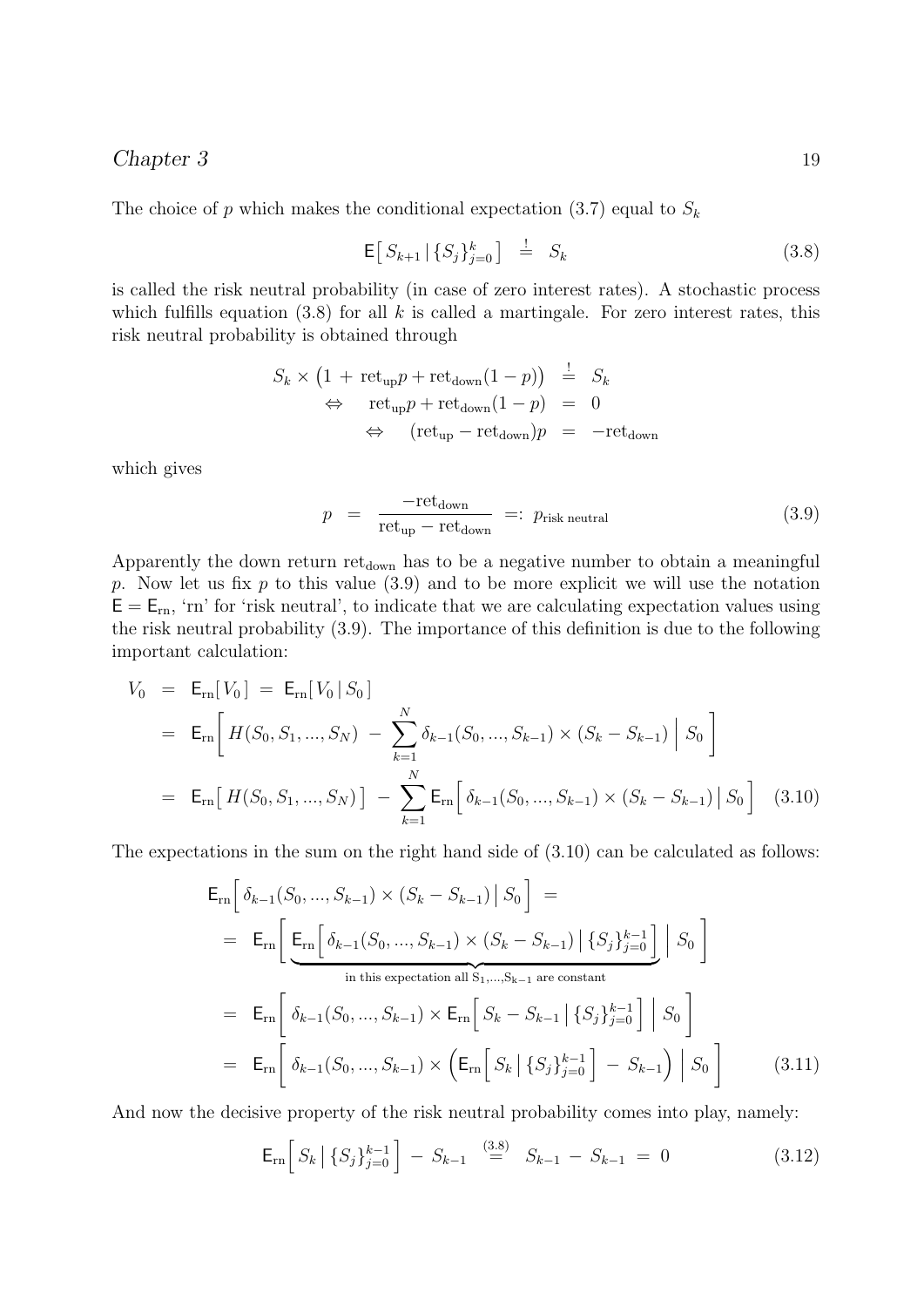Thus also the expectation (3.11) vanishes and therefore the whole sum on the right hand side of (3.10) goes away if we take an expectation with respect to the risk neutral probability. Hence we end up with the compact pricing formula

$$
V_0 = \mathsf{E}_{\rm rn} \big[ H(S_0, S_1, ..., S_N) \big] \tag{3.13}
$$

This concept generalizes to non zero interest rates and we summarize the result in the following

**Theorem 3.1:** Consider a price process  $S_k = S(t_k)$  given by the Binomial model (3.1). Let  $r \geq 0$  be the interest rates and denote by

$$
s_k = e^{-r(t_k - t_0)} S_k \tag{3.14}
$$

the discounted price process. Then the following statements hold:

a) Define the risk neutral probability (let us assume that  $\Delta t := t_{k+1} - t_k$  is constant for all  $t_k$  to make the following quantity actually independent of  $k$ )

$$
p_{\rm rn} = p_{\rm risk \; neutral} := \frac{e^{r(t_{k+1} - t_k)} - 1 - \text{ret}_{\rm down}}{\text{ret}_{\rm up} - \text{ret}_{\rm down}} \tag{3.15}
$$

and denote expectations with respect to this probability by  $E_{rn}$  [ $\cdot$ ]. Then the discounted price process  $\{s_k\}_{k=0}^N$  is a martingale with respect to the risk neutral expectation. That is, the following equation holds for all  $k = 0, 1, 2, ..., N - 1$ :

$$
\mathsf{E}_{\rm rn} \left[ \, s_{k+1} \, | \, \{ s_j \}_{j=0}^k \, \right] \quad = \quad s_k \tag{3.16}
$$

b) Let  $H = H(S_0, S_1, ..., S_N)$  be the payoff of some option. Then the theoretical fair value of this option can be obtained from the following risk neutral expectation:

$$
V_0 = e^{-r(t_N - t_0)} \mathbf{E}_{rn} \left[ H(S_0, S_1, ..., S_N) \right]
$$
 (3.17)

**Proof:** In the presence of interest rates  $(3.2)$  is substituted by

$$
h(S_0, S_1, ..., S_N) = v_0 + \sum_{k=1}^{N} \delta_{k-1}(S_0, ..., S_{k-1}) \times (s_k - s_{k-1})
$$
\n(3.18)

with  $h = e^{-r(t_N - t_0)}H$  being the discounted payoff function. Thus, if we want to eliminate the sum on the right hand side of (3.18) by taking an expectation value, we need to have the following property:

$$
\mathsf{E}\big[\,s_{k+1}\,|\,\{S_j\}_{j=0}^k\big]\quad\stackrel{!}{=} \quad s_k\tag{3.19}
$$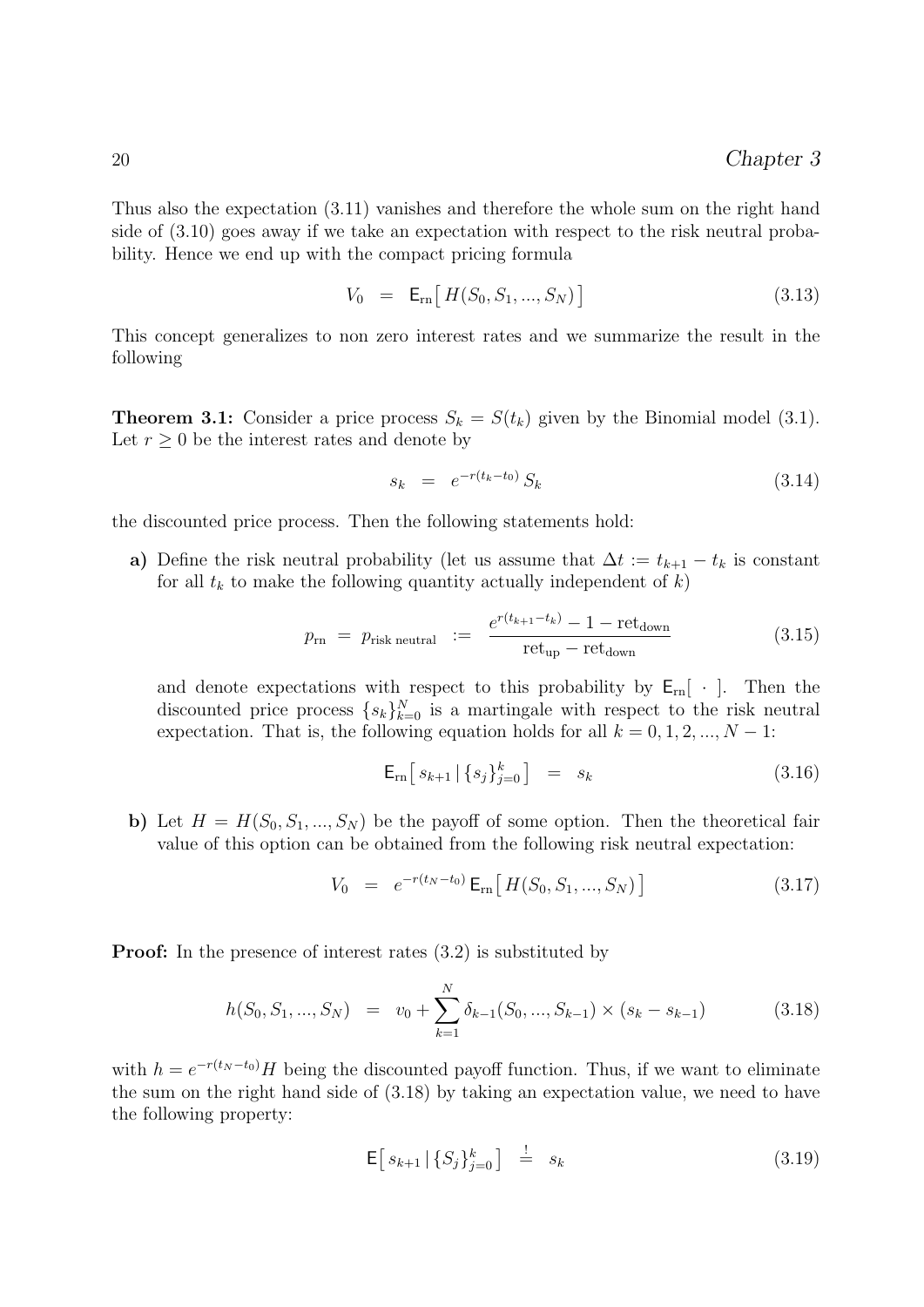or

 $e^{-r(t_{k+1}-t_0)} \mathsf{E}\big[\,S_{k+1}\,|\,\{S_j\}_{j=0}^k\big] \quad \stackrel{!}{=} \quad e^{-r(t_k-t_0)}\,S_k$  (3.20)

which, using (3.7), is equivalent to

$$
S_k \times \left(1 + \text{ret}_{\text{up}} \cdot p + \text{ret}_{\text{down}} \cdot (1 - p)\right) \stackrel{!}{=} e^{r(t_{k+1} - t_k)} S_k
$$
  
\n
$$
\Leftrightarrow \text{ret}_{\text{up}} \cdot p + \text{ret}_{\text{down}} \cdot (1 - p) = e^{r(t_{k+1} - t_k)} - 1
$$
  
\n
$$
\Leftrightarrow (\text{ret}_{\text{up}} - \text{ret}_{\text{down}})p = e^{r(t_{k+1} - t_k)} - 1 - \text{ret}_{\text{down}}
$$

which gives

$$
p = \frac{e^{r(t_{k+1} - t_k)} - 1 - \text{ret}_{\text{down}}}{\text{ret}_{\text{up}} - \text{ret}_{\text{down}}} =: p_{\text{risk neutral}} =: p_{\text{rn}}
$$

This proves part (a). Part (b) is obtained in the same way as (3.13) is obtained through  $(3.10-3.12)$ . Equation  $(3.12)$  is substituted by

$$
\mathsf{E}_{\mathrm{rn}}\Big[\,s_k\,\big|\,\{S_j\}_{j=0}^{k-1}\,\Big]\,-\,s_{k-1}\quad\overset{(3.19)}{=}\quad s_{k-1}\,-\,s_{k-1}\,=\,0
$$

That is, in the presence of interest rates the risk neutral probability has to be chosen such that the discounted price process  $\{s_k\}_{k=0}^N$  is a martingale. Then taking expectation value of (3.18) with this risk neutral probability eliminates the sum on the right hand side of (3.18) and (3.17) follows since  $v_0 = e^{-r(t_0 - t_0)} V_0 = V_0$ . ■

Let us also note the following

**Corollary 3.1:** Consider a price process  $S_k = S(t_k)$  given by the Binomial model (3.1). Let  $r \geq 0$  be the interest rates and denote by

$$
v_k = e^{-r(t_k - t_0)} V_k \tag{3.21}
$$

the discounted time  $t_k$  portfolio value of the replicating portfolio  $V_k$ . Then the process  $\{v_k\}_{k=0}^N$  is a martingale with respect to expectations with the risk neutral probability (3.15). That is,

$$
\mathsf{E}_{\rm rn} \big[ v_{k+1} \, | \, \{ S_j \}_{j=0}^k \big] \quad = \quad v_k \tag{3.22}
$$

for all  $k = 0, 1, 2, ..., N - 1$ .

**Proof:** According to part (b) of Theorem 1.1 we have

$$
v_k = v_0 + \sum_{j=1}^k \delta_{j-1}(s_j - s_{j-1})
$$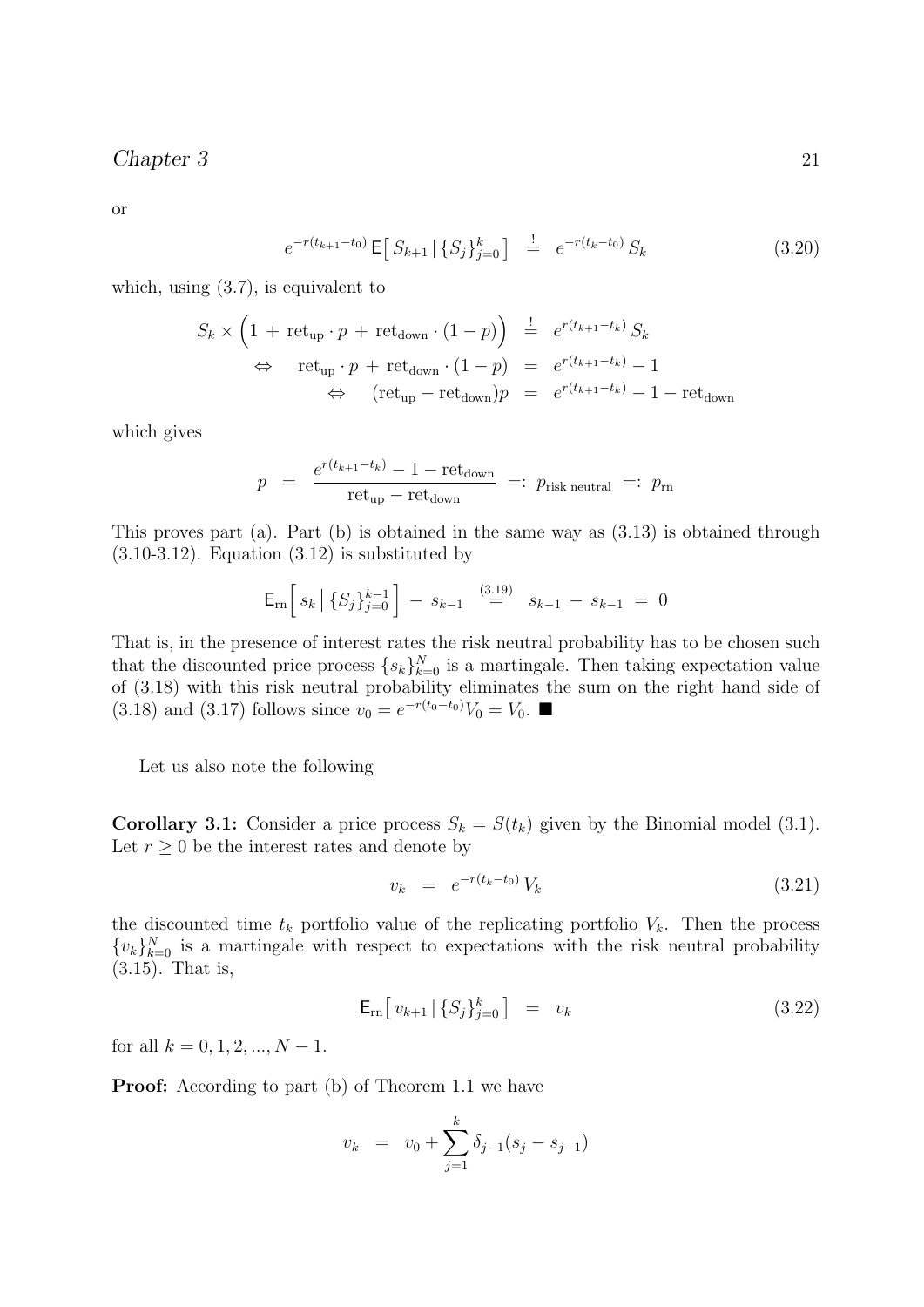from which we get

$$
v_{k+1} = v_k + \delta_k (s_{k+1} - s_k) \tag{3.23}
$$

Thus, since  $v_k = v_k(S_0, ..., S_k)$  and  $\delta_k = \delta_k(S_0, ..., S_k)$  do not depend on  $S_{k+1}$ 

$$
\begin{array}{rcl}\n\mathsf{E}_{\rm rn} \big[ v_{k+1} \, | \, \{ S_j \}_{j=0}^k \big] & = & \mathsf{E}_{\rm rn} \big[ v_k + \delta_k (s_{k+1} - s_k) \, | \, \{ S_j \}_{j=0}^k \big] \\
& = & v_k + \delta_k \times \mathsf{E}_{\rm rn} \big[ s_{k+1} - s_k \, | \, \{ S_j \}_{j=0}^k \big] \\
& = & v_k + \delta_k \times \big( \mathsf{E}_{\rm rn} \big[ s_{k+1} \, | \, \{ S_j \}_{j=0}^k \big] \, - \, s_k \big) \\
& = & v_k\n\end{array}
$$

where we used again the martingale property  $\mathsf{E}_{\text{rn}}[s_{k+1} | \{S_j\}_{j=0}^k] = s_k$  in the last line.

Remark: Equation (3.22) is actually equivalent to the recursion relation (2.14) of Theorem 2.1. To see this more explicitely, recall the definition  $d_{k,k+1} = e^{-r(t_{k+1}-t_k)}$  such that  $(2.14)$  becomes

$$
e^{r(t_k-t_0)}v_k = \frac{1}{\text{ret}_{\text{up}} - \text{ret}_{\text{down}}} \left\{ (1 - e^{-r(t_{k+1}-t_k)} - e^{-r(t_{k+1}-t_k)} \text{ret}_{\text{down}}) e^{r(t_{k+1}-t_0)} v_{k+1}^{\text{up}} - \right. \\
 \left. (1 - e^{-r(t_{k+1}-t_k)} - e^{-r(t_{k+1}-t_k)} \text{ret}_{\text{up}}) e^{r(t_{k+1}-t_0)} v_{k+1}^{\text{down}} \right\}
$$

Multiplying the above equation with  $e^{-r(t_k-t_0)} = e^{r(t_{k+1}-t_k)}e^{-r(t_{k+1}-t_0)}$  on both sides,

$$
v_k = \frac{(e^{r(t_{k+1}-t_k)} - 1 - \text{ret}_{down})v_{k+1}^{up} - (e^{r(t_{k+1}-t_k)} - 1 - \text{ret}_{up})v_{k+1}^{down}}{\text{ret}_{up} - \text{ret}_{down}}
$$
  
\n
$$
= \frac{e^{r(t_{k+1}-t_k)} - 1 - \text{ret}_{down}}{\text{ret}_{up} - \text{ret}_{down}} v_{k+1}^{up} + \frac{\text{ret}_{up} + 1 - e^{r(t_{k+1}-t_k)}}{\text{ret}_{up} - \text{ret}_{down}} v_{k+1}^{down}}{v_{k+1}^{down}}
$$
  
\n
$$
= p_{rn} \cdot v_{k+1}^{up} + (1 - p_{rn}) \cdot v_{k+1}^{down}
$$
  
\n
$$
= p_{rn} \cdot v_{k+1} (S_0, ..., S_k, S_k(1 + \text{ret}_{up})) + (1 - p_{rn}) \cdot v_{k+1} (S_0, ..., S_k, S_k(1 + \text{ret}_{down}))
$$
  
\n
$$
= E_{rn} [v_{k+1}(S_0, ..., S_{k+1}) | \{S_j\}_{j=0}^k]
$$
  
\n(3.24)

where the last line in (3.24) is simply the definition of the conditional expectation value  $\mathsf{E}_{rn}\big[\cdot | \{S_j\}_{j=0}^k\big]$ , the variable  $S_{k+1}$  'is integrated out' but all earlier variables  $S_1, ..., S_k$  are kept fix.  $\blacksquare$ 

The case of a european option  $H = H(S_N)$  which depends on the underlying at maturity only is again of special interest and it allows a more explicit pricing formula: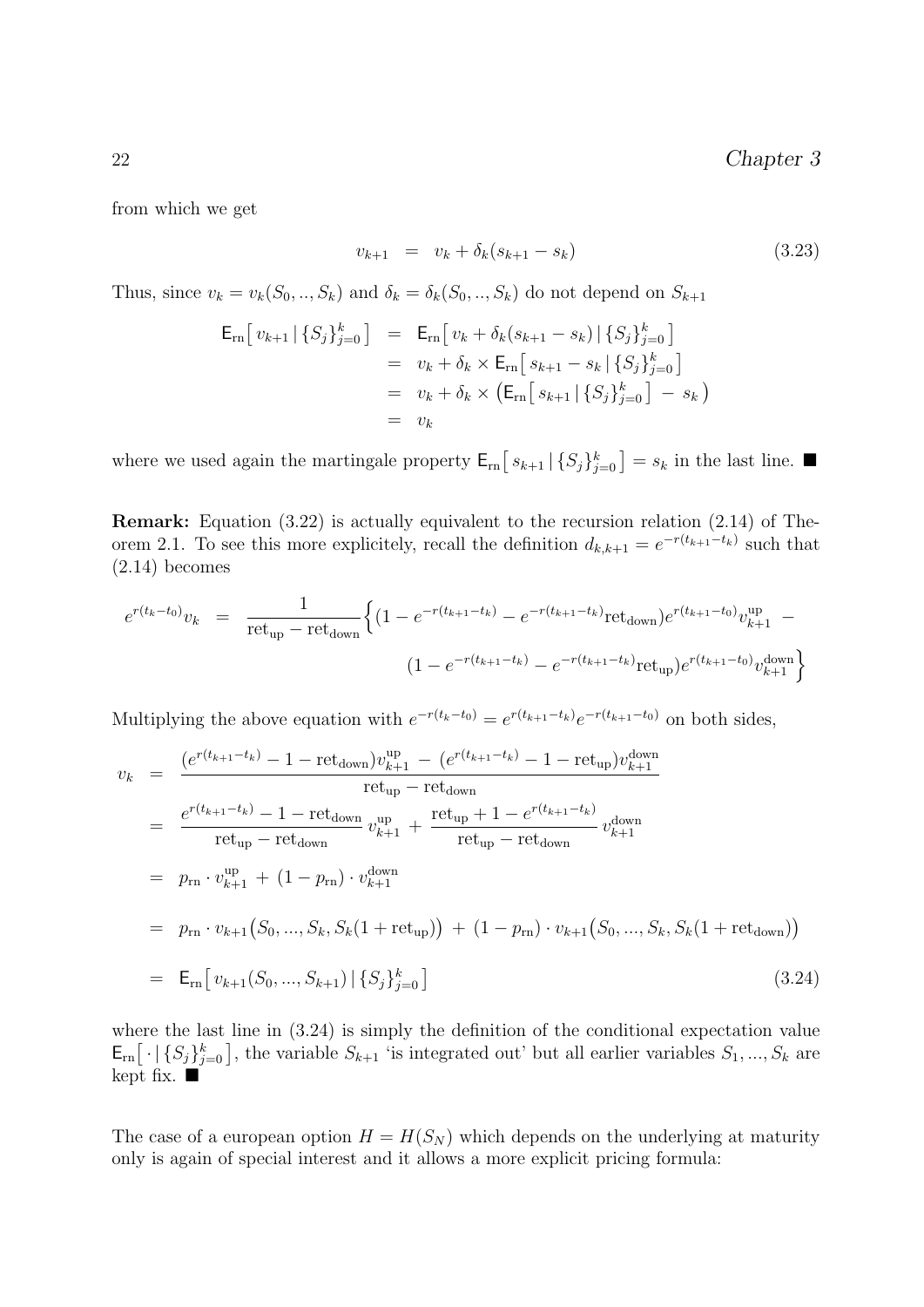**Theorem 3.2:** Consider a price process  $S_k = S(t_k)$  given by the Binomial model (3.1) and let  $r \geq 0$  denote the interest rates. Let  $p_{\rm rn}$  be the risk neutral probability (3.15). Let

$$
H = H(S_N) \tag{3.25}
$$

be the payoff of some european option which depends on the underlying at maturity only. Then the time zero  $t_0$  theoretical fair value  $V_0$  of this option can be written as

$$
V_0 = e^{-r(t_N - t_0)} \sum_{j=0}^{N} H(S_0(1 + \text{ret}_{\text{up}})^j (1 + \text{ret}_{\text{down}})^{N-j}) \times {N \choose j} p_{\text{rn}}^j (1 - p_{\text{rn}})^{N-j} \quad (3.26)
$$

More generally, the time  $t_k$  theoretical fair value  $V_k$  is given by

$$
V_k = e^{-r(t_N - t_k)} \sum_{j=0}^{N-k} H(S_k(1 + \text{ret}_{\text{up}})^j (1 + \text{ret}_{\text{down}})^{N-k-j}) \times {N-k \choose j} p_{\text{rn}}^j (1 - p_{\text{rn}})^{N-k-j}
$$
\n(3.27)

**Proof:** Apparently (3.26) is the  $k = 0$  version of (3.27), thus it is sufficient to prove the latter formula. We prove (3.27) by induction on k, starting with  $k = N$ : For  $k = N$ , (3.27) reduces to  $V_N = H(S_N)$  which is correct. Suppose equation (3.27) is correct for  $k + 1$ . We have to show then that it is also correct for  $k$ . From  $(3.24)$  we have the recursion

$$
v_k = p_{\rm rn} \cdot v_{k+1}(S_0, ..., S_k, S_k(1 + {\rm ret}_{\rm up})) + (1 - p_{\rm rn}) \cdot v_{k+1}(S_0, ..., S_k, S_k(1 + {\rm ret}_{\rm down}))
$$

or

$$
V_k = p_{\rm rn} e^{-r(t_{k+1}-t_k)} V_{k+1} (S_k (1 + {\rm ret}_{\rm up})) + (1 - p_{\rm rn}) e^{-r(t_{k+1}-t_k)} V_{k+1} (S_k (1 + {\rm ret}_{\rm down}))
$$
  
\n
$$
\stackrel{\text{ind.}}{=} p_{\rm rn} e^{-r(t_{k+1}-t_k)} e^{-r(t_N - t_{k+1})} \times
$$
  
\n
$$
\sum_{j=0}^{N-(k+1)} H (S_k (1 + {\rm ret}_{\rm up}) (1 + {\rm ret}_{\rm up})^j (1 + {\rm ret}_{\rm down})^{N-(k+1)-j} ) \times
$$
  
\n
$$
{N-(k+1) \choose j} p_{\rm rn}^j (1 - p_{\rm rn})^{N-(k+1)-j}
$$
  
\n
$$
+ (1 - p_{\rm rn}) e^{-r(t_{k+1}-t_k)} e^{-r(t_N - t_{k+1})} \times
$$
  
\n
$$
\sum_{j=0}^{N-(k+1)} H (S_k (1 + {\rm ret}_{\rm down}) (1 + {\rm ret}_{\rm up})^j (1 + {\rm ret}_{\rm down})^{N-(k+1)-j} ) \times
$$
  
\n
$$
{N-(k+1) \choose j} p_{\rm rn}^j (1 - p_{\rm rn})^{N-(k+1)-j}
$$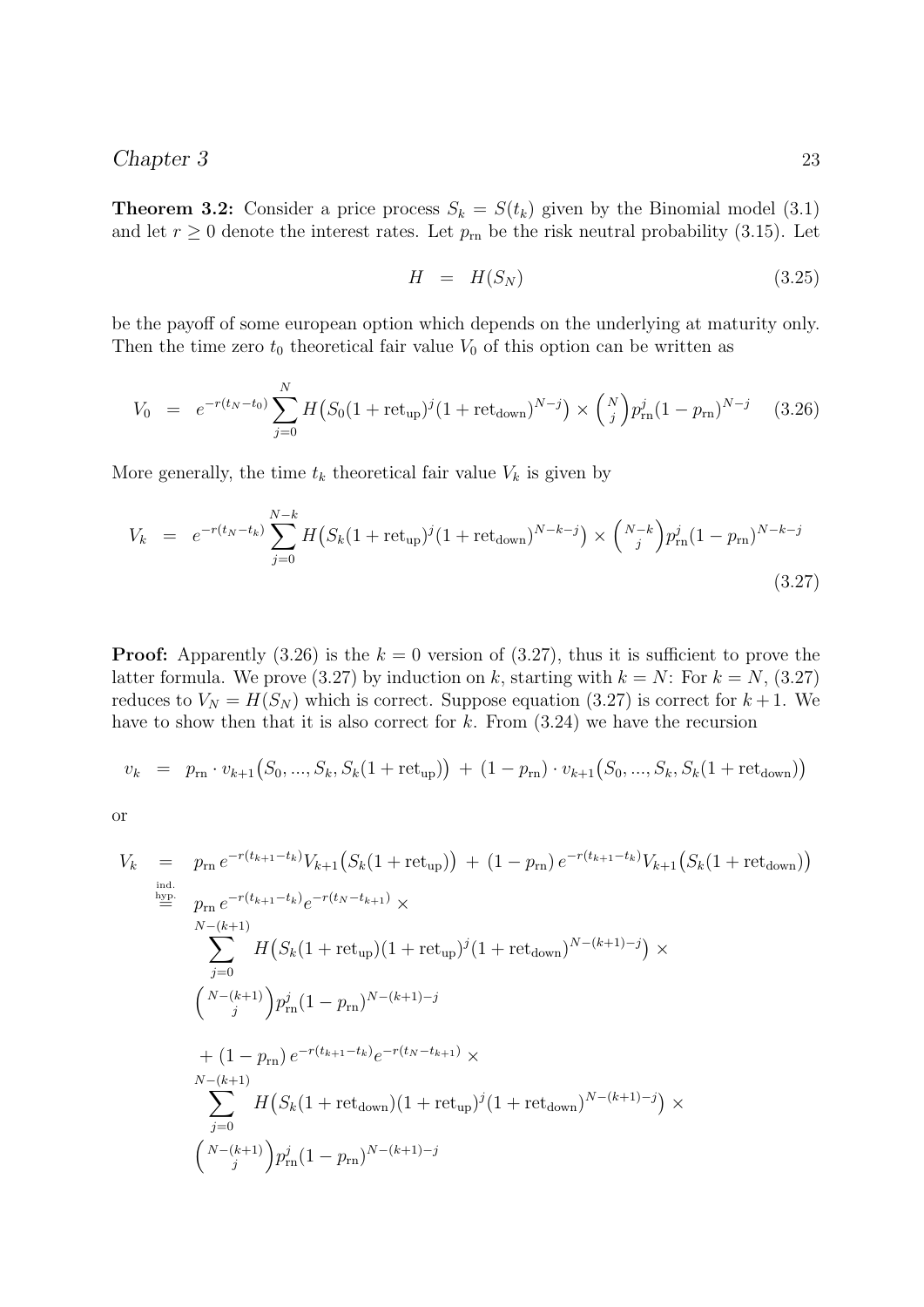This is equivalent to

$$
e^{r(t_N - t_k)} V_k = \sum_{j=0}^{N-k-1} H(S_k(1 + \text{ret}_{\text{up}})^{j+1} (1 + \text{ret}_{\text{down}})^{N-k-(j+1)}) \times
$$
  

$$
\left(\begin{array}{c} N-k-1 \\ j \end{array}\right) p_{\text{rn}}^{j+1} (1 - p_{\text{rn}})^{N-k-(j+1)}
$$
  

$$
+ \sum_{j=0}^{N-k-1} H(S_k(1 + \text{ret}_{\text{up}})^j (1 + \text{ret}_{\text{down}})^{N-k-j}) \times
$$
  

$$
\left(\begin{array}{c} N-k-1 \\ j \end{array}\right) p_{\text{rn}}^j (1 - p_{\text{rn}})^{N-k-j}
$$

$$
= \sum_{j=1}^{N-k} H(S_k(1 + \text{ret}_{\text{up}})^j (1 + \text{ret}_{\text{down}})^{N-k-j}) \times
$$
  

$$
{N-k-1 \choose j-1} p_{\text{rn}}^j (1 - p_{\text{rn}})^{N-k-j}
$$
  

$$
+ \sum_{j=0}^{N-k-1} H(S_k(1 + \text{ret}_{\text{up}})^j (1 + \text{ret}_{\text{down}})^{N-k-j}) \times
$$
  

$$
{N-k-1 \choose j} p_{\text{rn}}^j (1 - p_{\text{rn}})^{N-k-j}
$$

$$
= H(S_k(1 + ret_{up})^{N-k}) \times {N-k-1 \choose N-k-1} p_n^{N-k}
$$
  
+ 
$$
\sum_{j=1}^{N-k-1} H(S_k(1 + ret_{up})^j (1 + ret_{down})^{N-k-j}) \times
$$
  

$$
\left[{N-k-1 \choose j-1} + {N-k-1 \choose j} p_m^j (1 - p_{rn})^{N-k-j} + H(S_k(1 + ret_{down})^{N-k}) {N-k-1 \choose 0} (1 - p_{rn})^{N-k}
$$

$$
= H(S_k(1 + \text{ret}_{\text{up}})^{N-k}) p_{\text{rn}}^{N-k} + H(S_k(1 + \text{ret}_{\text{down}})^{N-k}) (1 - p_{\text{rn}})^{N-k}
$$
  
+ 
$$
\sum_{j=1}^{N-k-1} H(S_k(1 + \text{ret}_{\text{up}})^j (1 + \text{ret}_{\text{down}})^{N-k-j}) \times {N-k \choose j} p_{\text{rn}}^j (1 - p_{\text{rn}})^{N-k-j}
$$
  
= 
$$
\sum_{j=0}^{N-k} H(S_k(1 + \text{ret}_{\text{up}})^j (1 + \text{ret}_{\text{down}})^{N-k-j}) \times {N-k \choose j} p_{\text{rn}}^j (1 - p_{\text{rn}})^{N-k-j}
$$

and this proves the theorem.  $\blacksquare$